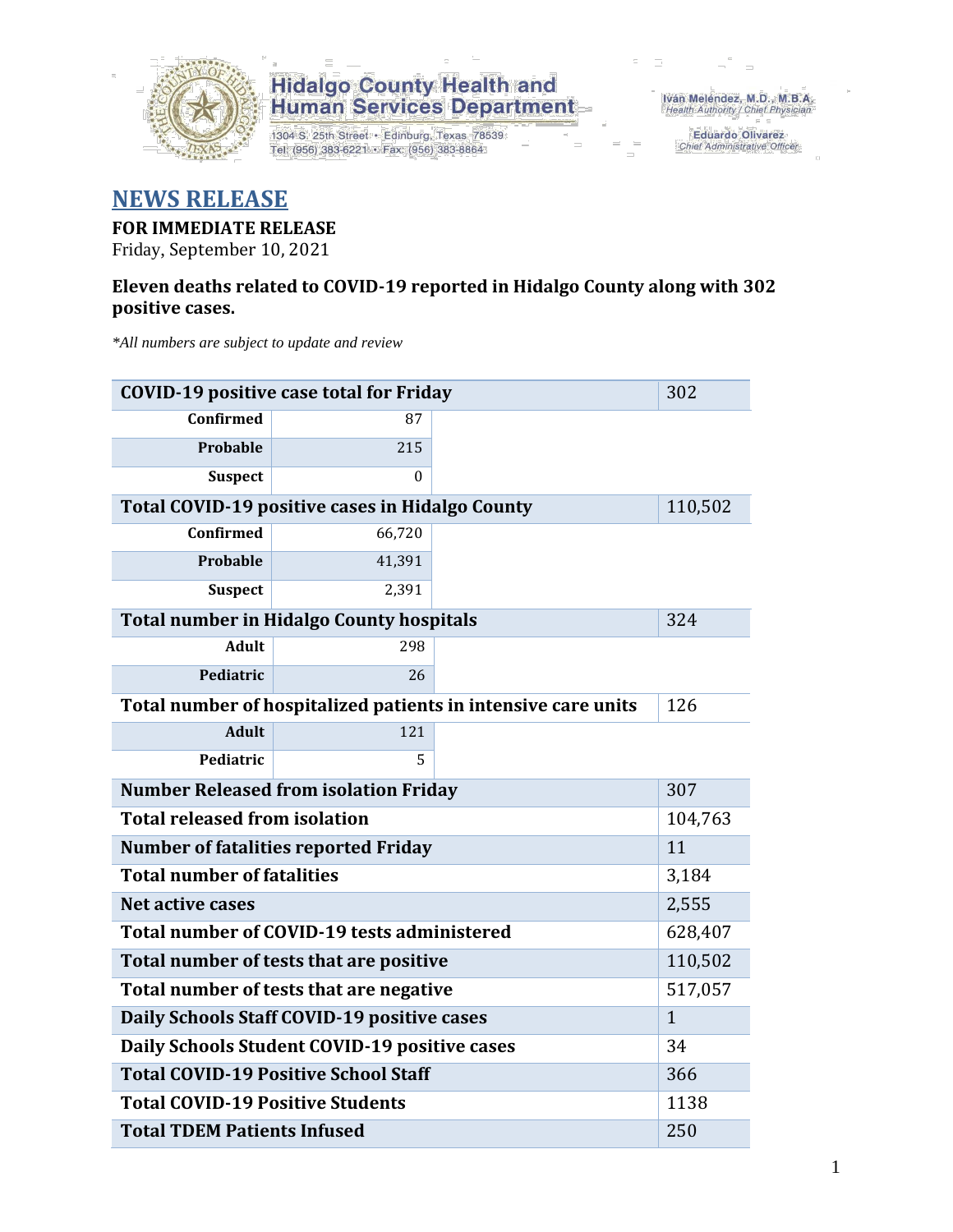

1304 S. 25th Street · Edinburg, Texas 78539 Tel: (956) 383-6221 · Fax: (956) 383-8864

Iván Meléndez, M.D., M.B.A. Health Authority / Chief Physician

> **Eduardo Olivarez** Chief Administrative Officer

*Hidalgo County uses the case status definition provided by the Texas Department of State Health Service's 2020 Epi Case Criteria Guide revised November 2020.*

- *1. Confirmed: A person who has tested positive through a molecular or PCR (oral or nasal swabs) test that looks for the presence of the virus's genetic material.*
- *2. Probable: A person who meets presumptive laboratory evidence through detection of COVID-19 by antigen test in a respiratory specimen.*
- *3. Suspect: A person who meets supported laboratory evidence through detection of specific antibodies in serum, plasma, whole body, and no prior history of being confirmed or probable case.*

*For more information of case status definition for COVID-19, please refer to:*

[https://www.dshs.state.tx.us/IDCU/investigation/epi-case-criteria-guide/2020-Epi-Case-Criteria-](https://www.dshs.state.tx.us/IDCU/investigation/epi-case-criteria-guide/2020-Epi-Case-Criteria-Guide.pdf)[Guide.pdf](https://www.dshs.state.tx.us/IDCU/investigation/epi-case-criteria-guide/2020-Epi-Case-Criteria-Guide.pdf)

|                | <b>Age Range</b> | <b>Gender</b> | <b>City</b>     |
|----------------|------------------|---------------|-----------------|
| 1              | 60s              | Female        | Alamo           |
| $\overline{2}$ | 30 <sub>s</sub>  | Male          | Edinburg        |
| 3              | 40s              | Male          | Edinburg        |
| 4              | 60s              | Male          | Edinburg        |
| 5              | $70+$            | Female        | Edinburg        |
| 6              | 60s              | Female        | Undisclosed     |
| 7              | 50s              | Male          | <b>Mercedes</b> |
| 8              | $70+$            | Female        | Mercedes        |
| 9              | 50s              | Female        | <b>Mission</b>  |
| 10             | 50s              | Male          | Mission         |
| 11             | 50s              | Male          | Pharr           |

#### The deaths include: Case Breakdown by Age Group:

| <b>Age Range</b> | <b>Number of Cases</b> |
|------------------|------------------------|
| $0 - 11$         | 101                    |
| $12 - 19$        | 56                     |
| 20s              | 40                     |
| 30 <sub>s</sub>  | 31                     |
| 40s              | 32                     |
| 50s              | 22                     |
| 60s              | 9                      |
| $70+$            | 11                     |
| Total:           | 302                    |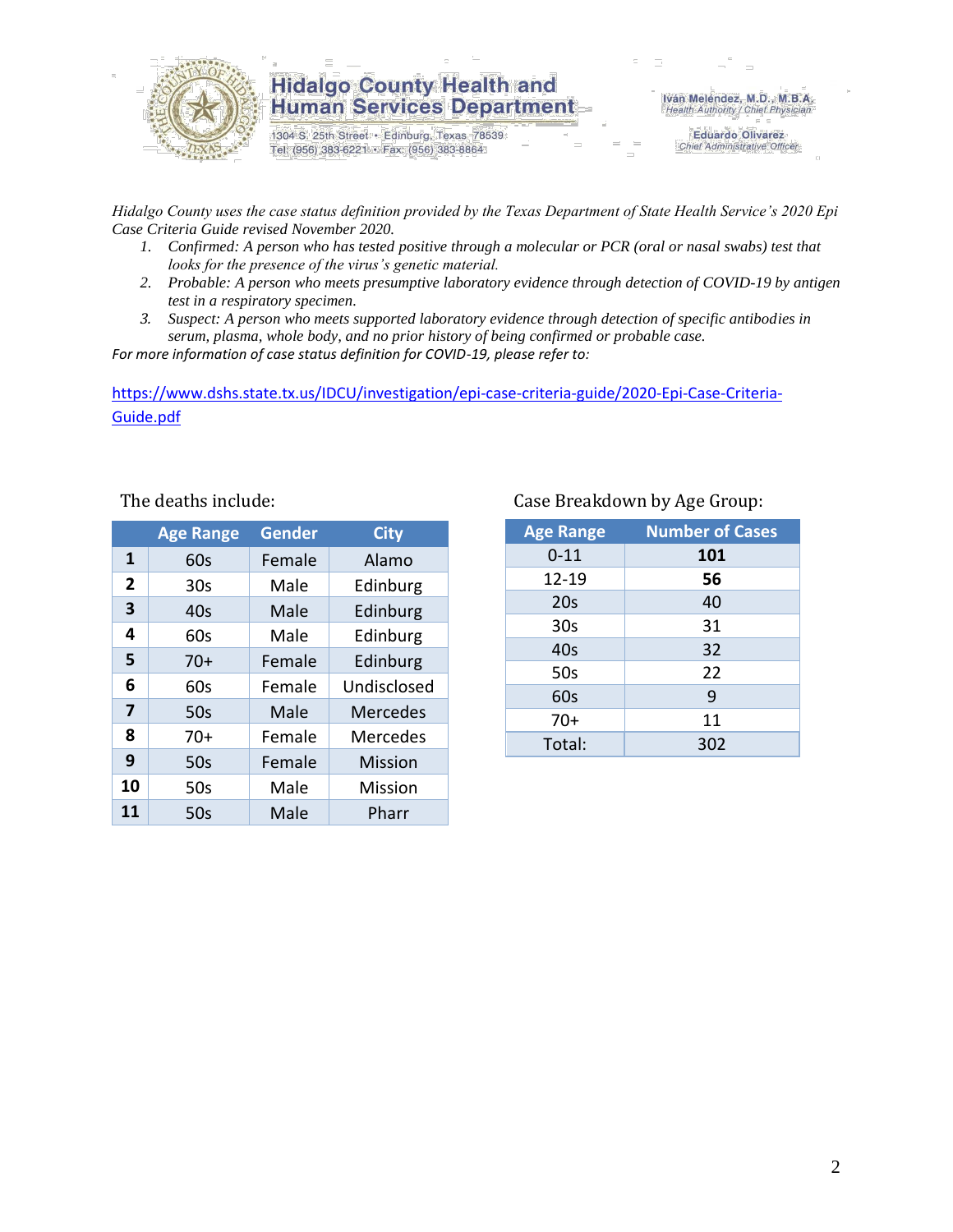

1304 S. 25th Street · Edinburg, Texas 78539 Tel: (956) 383-6221 · Fax: (956) 383-8864

Iván Meléndez, M.D., M.B.A.<br>Health Authority / Chief Physician

Eduardo Olivarez<br>Chief Administrative Officer

#### Friday, September 10, 2021 positive cases include:

|                         | <b>Age Range</b> | Gender      | <b>City</b> |     | <b>Age Range</b> | Gender | <b>City</b> |
|-------------------------|------------------|-------------|-------------|-----|------------------|--------|-------------|
| 1                       | $0 - 19$         | F           | Alamo       | 152 | $0 - 19$         | M      | Mission     |
| $\mathbf{2}$            | $0 - 19$         | M           | Alamo       | 153 | $0 - 19$         | F      | Mission     |
| 3                       | $0 - 19$         | F           | Alamo       | 154 | $0 - 19$         | M      | Mission     |
| 4                       | $0 - 19$         | F           | Alamo       | 155 | $0 - 19$         | M      | Mission     |
| 5                       | $0 - 19$         | M           | Alamo       | 156 | $0 - 19$         | F      | Mission     |
| 6                       | $0 - 19$         | M           | Alamo       | 157 | $0 - 19$         | М      | Mission     |
| $\overline{\mathbf{z}}$ | $0 - 19$         | M           | Alamo       | 158 | $0 - 19$         | F      | Mission     |
| 8                       | $0 - 19$         | F           | Alamo       | 159 | $0 - 19$         | F      | Mission     |
| 9                       | $0 - 19$         | F           | Alamo       | 160 | $0 - 19$         | M      | Mission     |
| 10                      | $0 - 19$         | M           | Alamo       | 161 | $0 - 19$         | M      | Mission     |
| 11                      | $0 - 19$         | F           | Alamo       | 162 | $0 - 19$         | M      | Mission     |
| 12                      | $0 - 19$         | M           | Alamo       | 163 | 20s              | M      | Mission     |
| 13                      | $0 - 19$         | F           | Alamo       | 164 | 20s              | F      | Mission     |
| 14                      | $0 - 19$         | M           | Alamo       | 165 | 20s              | M      | Mission     |
| 15                      | 20s              | F           | Alamo       | 166 | 20s              | M      | Mission     |
| 16                      | 30s              | M           | Alamo       | 167 | 20s              | M      | Mission     |
| 17                      | 30 <sub>s</sub>  | M           | Alamo       | 168 | 20s              | M      | Mission     |
| 18                      | 50s              | F           | Alamo       | 169 | 20s              | F      | Mission     |
| 19                      | 60s              | M           | Alamo       | 170 | 20s              | M      | Mission     |
| 20                      | $0 - 19$         | M           | Alton       | 171 | 30 <sub>s</sub>  | М      | Mission     |
| 21                      | 20s              | $\mathsf F$ | Alton       | 172 | 30 <sub>s</sub>  | F      | Mission     |
| 22                      | 40s              | M           | Alton       | 173 | 30 <sub>s</sub>  | M      | Mission     |
| 23                      | $0 - 19$         | F           | Donna       | 174 | 30 <sub>s</sub>  | M      | Mission     |
| 24                      | $0 - 19$         | F           | Donna       | 175 | 30 <sub>s</sub>  | F      | Mission     |
| 25                      | $0 - 19$         | F           | Donna       | 176 | 30 <sub>s</sub>  | M      | Mission     |
| 26                      | $0 - 19$         | F           | Donna       | 177 | 30 <sub>s</sub>  | M      | Mission     |
| 27                      | $0 - 19$         | F.          | Donna       | 178 | 30s              | F.     | Mission     |
| 28                      | $0 - 19$         | F           | Donna       | 179 | 30s              | F      | Mission     |
| 29                      | $0 - 19$         | F           | Donna       | 180 | 30 <sub>s</sub>  | M      | Mission     |
| 30                      | $0 - 19$         | F           | Donna       | 181 | 40s              | F      | Mission     |
| 31                      | 20s              | F           | Donna       | 182 | 40s              | M      | Mission     |
| 32                      | 20s              | м           | Donna       | 183 | 40s              | F      | Mission     |
| 33                      | 20s              | F           | Donna       | 184 | 40s              | F      | Mission     |
| 34                      | 30s              | M           | Donna       | 185 | 40s              | F      | Mission     |
| 35                      | 30 <sub>s</sub>  | F           | Donna       | 186 | 40s              | F      | Mission     |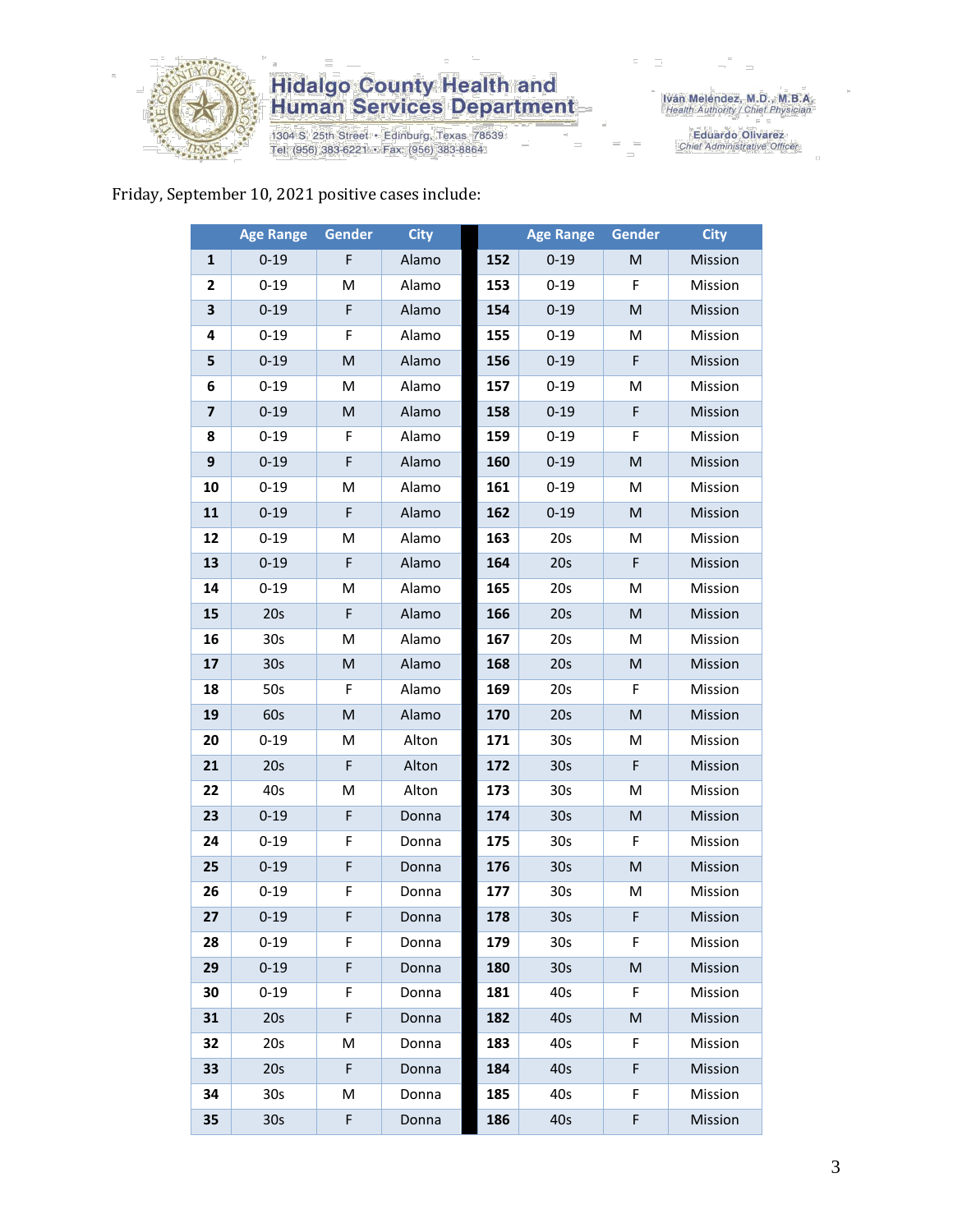

1304 S. 25th Street • Edinburg, Texas 78539<br>Tel: (956) 383-6221 • Fax: (956) 383-8864

Iván Meléndez, M.D., M.B.A.<br>Health Authority / Chief Physician

Eduardo Olivarez<br>Chief Administrative Officer

| 36 | 30s             | F         | Donna    | 187 | 40s             | F | Mission |
|----|-----------------|-----------|----------|-----|-----------------|---|---------|
| 37 | 30s             | ${\sf M}$ | Donna    | 188 | 40s             | F | Mission |
| 38 | 40s             | F         | Donna    | 189 | 40s             | F | Mission |
| 39 | 50s             | F         | Donna    | 190 | 50s             | F | Mission |
| 40 | 50s             | M         | Donna    | 191 | 50s             | Μ | Mission |
| 41 | $0 - 19$        | F         | Edinburg | 192 | 50s             | F | Mission |
| 42 | $0 - 19$        | M         | Edinburg | 193 | 50s             | M | Mission |
| 43 | $0 - 19$        | F         | Edinburg | 194 | 60s             | F | Mission |
| 44 | $0 - 19$        | M         | Edinburg | 195 | 60s             | F | Mission |
| 45 | $0 - 19$        | ${\sf M}$ | Edinburg | 196 | $70+$           | F | Mission |
| 46 | $0 - 19$        | M         | Edinburg | 197 | $70+$           | F | Mission |
| 47 | $0 - 19$        | F         | Edinburg | 198 | $70+$           | M | Mission |
| 48 | $0 - 19$        | F         | Edinburg | 199 | $70+$           | М | Mission |
| 49 | $0 - 19$        | F         | Edinburg | 200 | $70+$           | F | Mission |
| 50 | $0 - 19$        | F         | Edinburg | 201 | $0 - 19$        | M | Pharr   |
| 51 | $0 - 19$        | F         | Edinburg | 202 | $0 - 19$        | M | Pharr   |
| 52 | $0 - 19$        | M         | Edinburg | 203 | $0 - 19$        | F | Pharr   |
| 53 | $0 - 19$        | F         | Edinburg | 204 | $0 - 19$        | F | Pharr   |
| 54 | $0 - 19$        | F         | Edinburg | 205 | $0 - 19$        | F | Pharr   |
| 55 | $0 - 19$        | F         | Edinburg | 206 | $0 - 19$        | M | Pharr   |
| 56 | $0 - 19$        | F         | Edinburg | 207 | $0 - 19$        | M | Pharr   |
| 57 | $0 - 19$        | ${\sf M}$ | Edinburg | 208 | $0 - 19$        | F | Pharr   |
| 58 | $0 - 19$        | F         | Edinburg | 209 | $0 - 19$        | F | Pharr   |
| 59 | $0 - 19$        | F         | Edinburg | 210 | $0 - 19$        | M | Pharr   |
| 60 | $0 - 19$        | F         | Edinburg | 211 | $0 - 19$        | F | Pharr   |
| 61 | $0 - 19$        | M         | Edinburg | 212 | $0 - 19$        | M | Pharr   |
| 62 | $0 - 19$        | M         | Edinburg | 213 | $0 - 19$        | F | Pharr   |
| 63 | $0 - 19$        | M         | Edinburg | 214 | $0 - 19$        | F | Pharr   |
| 64 | $0 - 19$        | M         | Edinburg | 215 | 20s             | M | Pharr   |
| 65 | $0 - 19$        | F         | Edinburg | 216 | 20s             | F | Pharr   |
| 66 | 20s             | M         | Edinburg | 217 | 20s             | F | Pharr   |
| 67 | 20s             | M         | Edinburg | 218 | 20s             | M | Pharr   |
| 68 | 20s             | M         | Edinburg | 219 | 20s             | M | Pharr   |
| 69 | 20s             | ${\sf M}$ | Edinburg | 220 | 30 <sub>s</sub> | M | Pharr   |
| 70 | 20s             | M         | Edinburg | 221 | 30 <sub>s</sub> | F | Pharr   |
| 71 | 20s             | F         | Edinburg | 222 | 40s             | F | Pharr   |
| 72 | 20s             | F         | Edinburg | 223 | 40s             | F | Pharr   |
| 73 | 30 <sub>s</sub> | ${\sf M}$ | Edinburg | 224 | 40s             | M | Pharr   |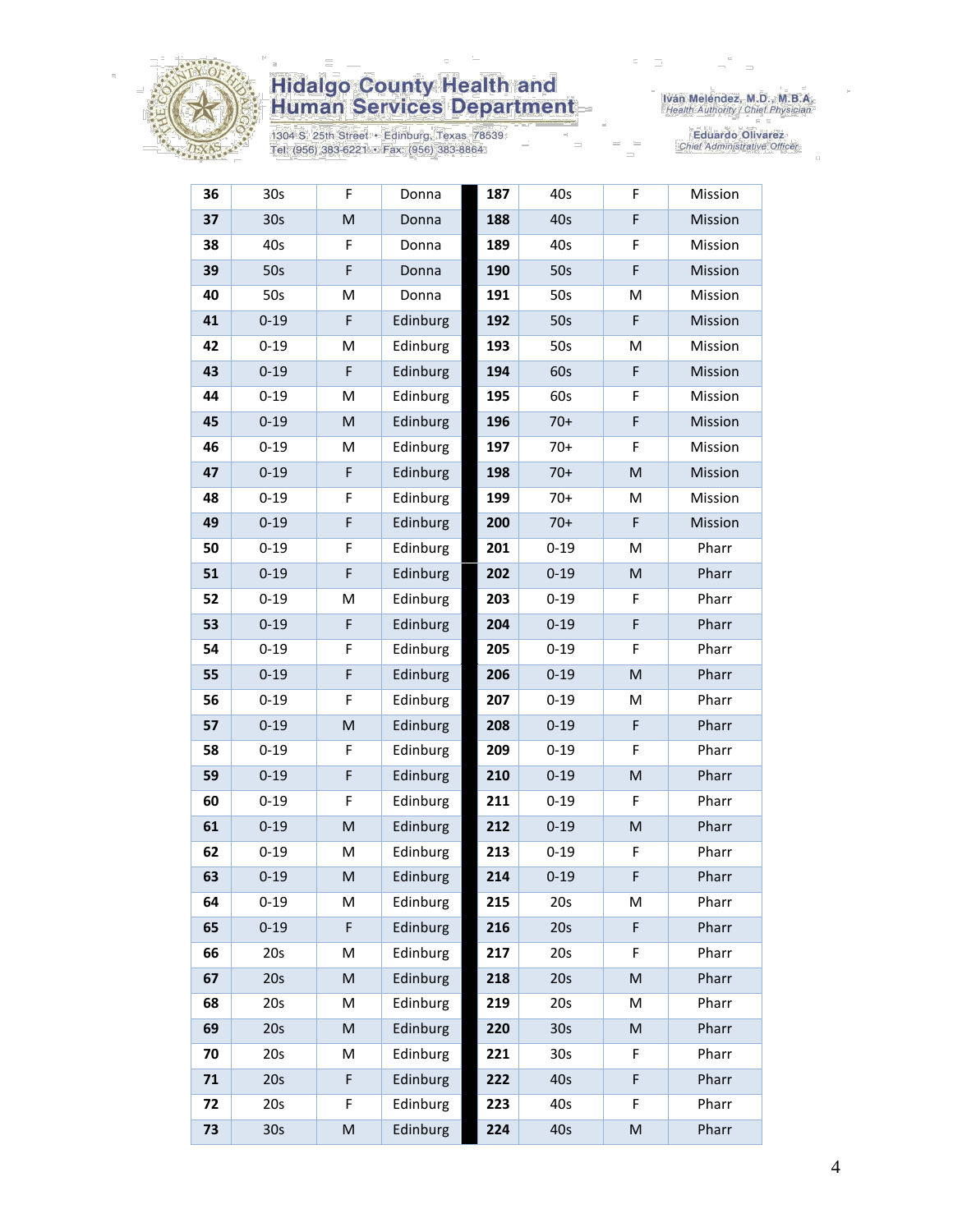

1304 S. 25th Street • Edinburg, Texas 78539<br>Tel: (956) 383-6221 • Fax: (956) 383-8864

Iván Meléndez, M.D., M.B.A.<br>Health Authority / Chief Physician

Eduardo Olivarez<br>Chief Administrative Officer

| 74  | 30 <sub>s</sub> | F         | Edinburg | 225 | 40s             | F | Pharr       |
|-----|-----------------|-----------|----------|-----|-----------------|---|-------------|
| 75  | 30 <sub>s</sub> | M         | Edinburg | 226 | 40s             | F | Pharr       |
| 76  | 40s             | M         | Edinburg | 227 | 50s             | M | Pharr       |
| 77  | 40s             | F         | Edinburg | 228 | 50s             | M | Pharr       |
| 78  | 40s             | F         | Edinburg | 229 | 50s             | F | Pharr       |
| 79  | 50s             | F         | Edinburg | 230 | 60s             | M | Pharr       |
| 80  | 60s             | M         | Edinburg | 231 | 70+             | F | Pharr       |
| 81  | $70+$           | F         | Edinburg | 232 | $0 - 19$        | M | San Juan    |
| 82  | $70+$           | F         | Edinburg | 233 | $0 - 19$        | F | San Juan    |
| 83  | $0 - 19$        | F         | Hidalgo  | 234 | $0 - 19$        | M | San Juan    |
| 84  | $70+$           | M         | Hidalgo  | 235 | $0 - 19$        | M | San Juan    |
| 85  | $0 - 19$        | M         | McAllen  | 236 | $0 - 19$        | M | San Juan    |
| 86  | $0 - 19$        | M         | McAllen  | 237 | $0 - 19$        | M | San Juan    |
| 87  | $0 - 19$        | M         | McAllen  | 238 | $0 - 19$        | M | San Juan    |
| 88  | $0 - 19$        | F         | McAllen  | 239 | 30 <sub>s</sub> | F | San Juan    |
| 89  | $0 - 19$        | M         | McAllen  | 240 | 40s             | M | San Juan    |
| 90  | $0 - 19$        | F         | McAllen  | 241 | 40s             | M | San Juan    |
| 91  | $0 - 19$        | F         | McAllen  | 242 | 50s             | F | San Juan    |
| 92  | $0 - 19$        | M         | McAllen  | 243 | 50s             | F | San Juan    |
| 93  | $0 - 19$        | F         | McAllen  | 244 | $70+$           | M | San Juan    |
| 94  | $0 - 19$        | F         | McAllen  | 245 | $0 - 19$        | F | Undisclosed |
| 95  | $0 - 19$        | F         | McAllen  | 246 | $0 - 19$        | M | Undisclosed |
| 96  | $0 - 19$        | M         | McAllen  | 247 | $0 - 19$        | M | Undisclosed |
| 97  | $0 - 19$        | M         | McAllen  | 248 | $0 - 19$        | F | Undisclosed |
| 98  | $0 - 19$        | F         | McAllen  | 249 | $0 - 19$        | F | Undisclosed |
| 99  | $0 - 19$        | F         | McAllen  | 250 | $0 - 19$        | F | Undisclosed |
| 100 | $0 - 19$        | M         | McAllen  | 251 | $0 - 19$        | F | Undisclosed |
| 101 | $0 - 19$        | M         | McAllen  | 252 | $0 - 19$        | M | Undisclosed |
| 102 | $0 - 19$        | M         | McAllen  | 253 | $0 - 19$        | F | Undisclosed |
| 103 | $0 - 19$        | F         | McAllen  | 254 | $0 - 19$        | F | Undisclosed |
| 104 | $0 - 19$        | M         | McAllen  | 255 | $0 - 19$        | M | Undisclosed |
| 105 | 20s             | F         | McAllen  | 256 | $0 - 19$        | F | Undisclosed |
| 106 | 20s             | F         | McAllen  | 257 | $0 - 19$        | F | Undisclosed |
| 107 | 20s             | F         | McAllen  | 258 | $0 - 19$        | M | Undisclosed |
| 108 | 30 <sub>s</sub> | F         | McAllen  | 259 | $0 - 19$        | M | Undisclosed |
| 109 | 30 <sub>s</sub> | F         | McAllen  | 260 | $0 - 19$        | M | Undisclosed |
| 110 | 40s             | M         | McAllen  | 261 | $0 - 19$        | F | Undisclosed |
| 111 | 40s             | ${\sf M}$ | McAllen  | 262 | $0 - 19$        | F | Undisclosed |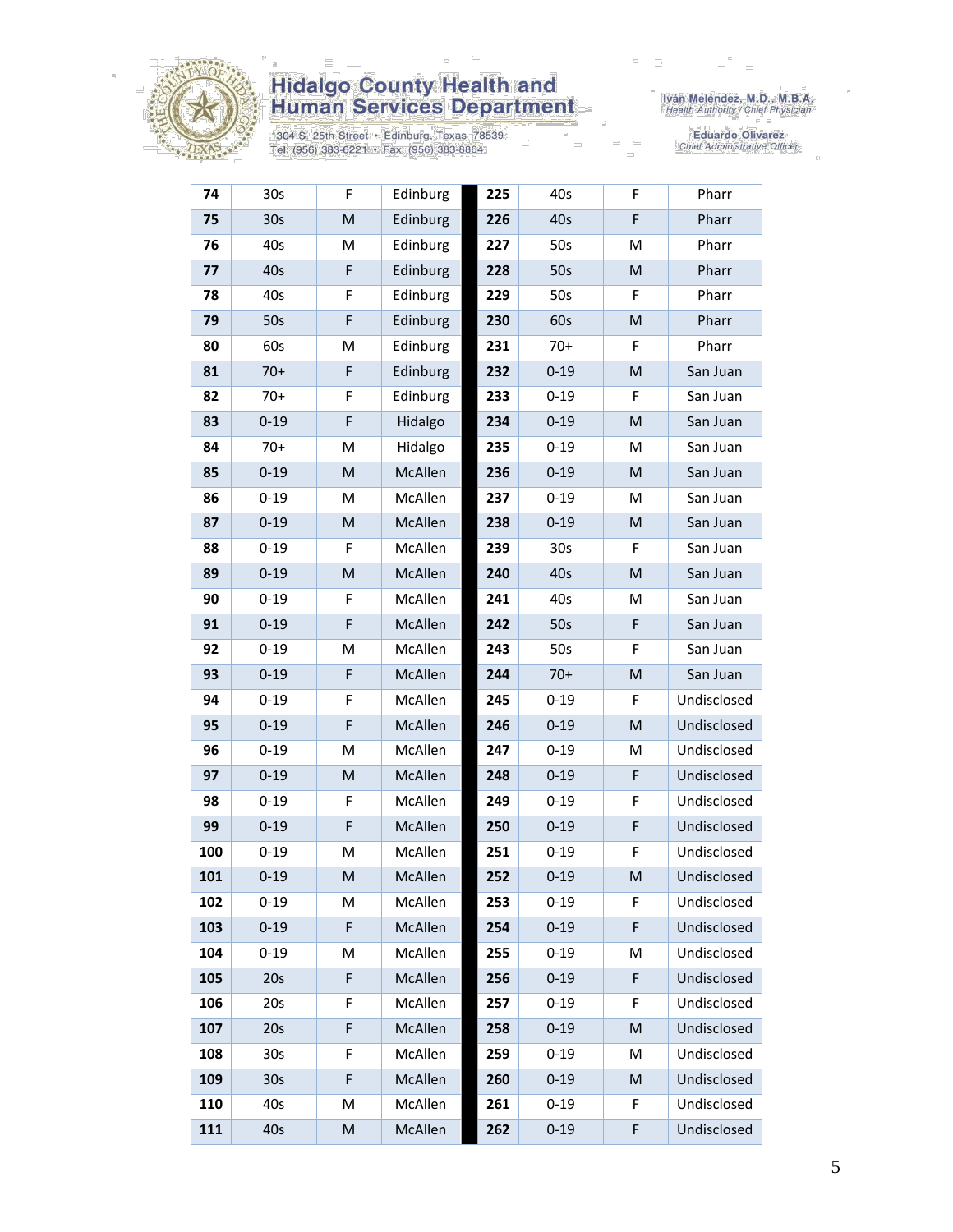

1304 S. 25th Street · Edinburg, Texas 78539 Tel: (956) 383-6221 • Fax: (956) 383-8864

Iván Meléndez, M.D., M.B.A.<br>Health Authority / Chief Physician

Eduardo Olivarez<br>Chief Administrative Officer

| 112 | 40s      | M           | McAllen  | 263 | $0 - 19$        | М           | Undisclosed |
|-----|----------|-------------|----------|-----|-----------------|-------------|-------------|
| 113 | 40s      | F           | McAllen  | 264 | $0 - 19$        | M           | Undisclosed |
| 114 | 50s      | M           | McAllen  | 265 | 20s             | M           | Undisclosed |
| 115 | 50s      | M           | McAllen  | 266 | 20s             | F           | Undisclosed |
| 116 | 50s      | M           | McAllen  | 267 | 20s             | M           | Undisclosed |
| 117 | 50s      | $\mathsf F$ | McAllen  | 268 | 20s             | $\mathsf F$ | Undisclosed |
| 118 | 60s      | F           | McAllen  | 269 | 20s             | F           | Undisclosed |
| 119 | 60s      | F           | McAllen  | 270 | 30 <sub>s</sub> | M           | Undisclosed |
| 120 | 60s      | F           | McAllen  | 271 | 30 <sub>s</sub> | M           | Undisclosed |
| 121 | $0 - 19$ | F           | Mercedes | 272 | 30 <sub>s</sub> | M           | Undisclosed |
| 122 | $0 - 19$ | M           | Mercedes | 273 | 30 <sub>s</sub> | F           | Undisclosed |
| 123 | $0 - 19$ | M           | Mercedes | 274 | 40s             | M           | Undisclosed |
| 124 | $0 - 19$ | M           | Mercedes | 275 | 40s             | F           | Undisclosed |
| 125 | $0 - 19$ | F           | Mercedes | 276 | 40s             | M           | Undisclosed |
| 126 | $0 - 19$ | F           | Mercedes | 277 | 40s             | F           | Undisclosed |
| 127 | $0 - 19$ | F           | Mercedes | 278 | 50s             | M           | Undisclosed |
| 128 | 20s      | M           | Mercedes | 279 | 50s             | F           | Undisclosed |
| 129 | 40s      | F           | Mercedes | 280 | 50s             | F           | Undisclosed |
| 130 | 40s      | M           | Mercedes | 281 | 50s             | F           | Undisclosed |
| 131 | $0 - 19$ | M           | Mission  | 282 | 50s             | M           | Undisclosed |
| 132 | $0 - 19$ | M           | Mission  | 283 | 60s             | M           | Undisclosed |
| 133 | $0 - 19$ | M           | Mission  | 284 | $70+$           | M           | Undisclosed |
| 134 | $0 - 19$ | M           | Mission  | 285 | $0 - 19$        | М           | Weslaco     |
| 135 | $0 - 19$ | M           | Mission  | 286 | $0 - 19$        | ${\sf M}$   | Weslaco     |
| 136 | $0 - 19$ | F           | Mission  | 287 | $0 - 19$        | F           | Weslaco     |
| 137 | $0 - 19$ | M           | Mission  | 288 | $0 - 19$        | M           | Weslaco     |
| 138 | $0 - 19$ | M           | Mission  | 289 | $0 - 19$        | M           | Weslaco     |
| 139 | $0 - 19$ | M           | Mission  | 290 | $0 - 19$        | F           | Weslaco     |
| 140 | $0 - 19$ | F.          | Mission  | 291 | $0 - 19$        | F.          | Weslaco     |
| 141 | $0 - 19$ | M           | Mission  | 292 | $0 - 19$        | F           | Weslaco     |
| 142 | $0 - 19$ | M           | Mission  | 293 | 20s             | M           | Weslaco     |
| 143 | $0 - 19$ | M           | Mission  | 294 | 20s             | M           | Weslaco     |
| 144 | $0 - 19$ | F           | Mission  | 295 | 20s             | F           | Weslaco     |
| 145 | $0 - 19$ | M           | Mission  | 296 | 20s             | M           | Weslaco     |
| 146 | $0 - 19$ | М           | Mission  | 297 | 20s             | M           | Weslaco     |
| 147 | $0 - 19$ | M           | Mission  | 298 | 20s             | M           | Weslaco     |
| 148 | $0 - 19$ | F           | Mission  | 299 | 30 <sub>s</sub> | M           | Weslaco     |
| 149 | $0 - 19$ | M           | Mission  | 300 | 30s             | F           | Weslaco     |